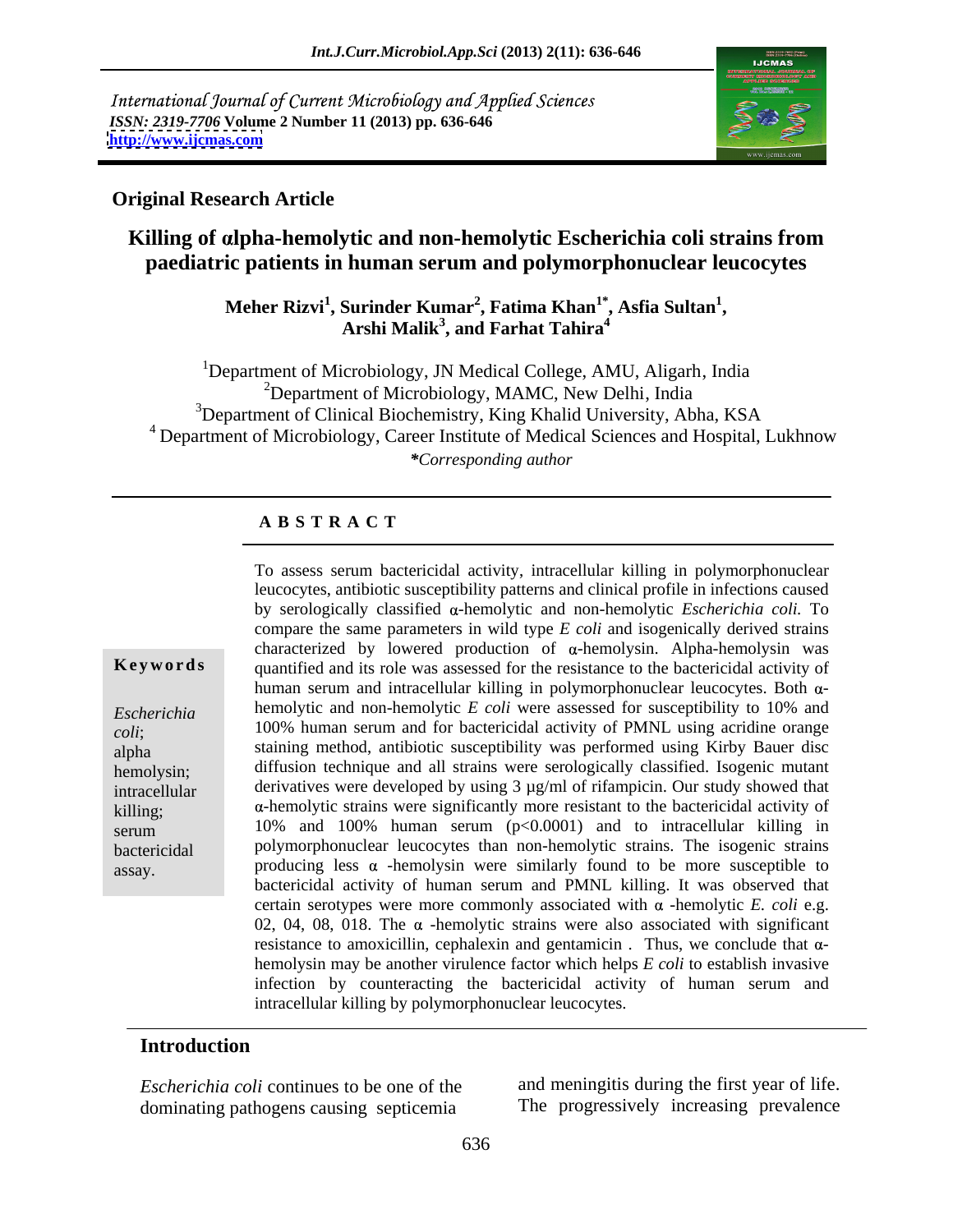and number of fatalities from infections accompanied with a detailed clinical caused by *Escherichia coli* have resulted history. in attempts to delineate factors of importance in the pathogenesis of such infections. Clinical studies have shown that the virulence factors of *Escherichia coli* like production of bacterial adhesins, The test was a modification of the method certain O and K antigens (Evans, Jr. D et of Siegfried et al, 1992. The strains to be al, 1981), expression of the siderophore tested were first subcultured onto 10% aerobactin, production of colicin V sheep blood agar and incubated at 37°C (Siegfried L, 1994), production of for 18-24 hours. The next day these strains thermolabile and thermostable were inoculated into Todd Hewitt broth enterotoxins, verocytotoxin, cytotoxic which contained 10mM calcium chloride. necrotising factor (Caprioli A et al, 1987; Donnenberg MS and Welch RA, 1996),  $\alpha$ -hemolysin and resistance to bactericidal activity of human serum and intracellular killing in polymorphonuclear leucocytes play a role in the pathogenesis (Siegfried L et al, 1992; Fatima N et al, 2012).

degree to which  $\alpha$  -hemolysin may add to the virulence of *E. coli.* We quantified  $\alpha$  - hemolytic activity in polystyrene isolates to the bactericidal activity of human serum and intracellular killing in  $\mu$  pH 7.4, containing 0.01M calcium -hemolytic activity was compared to wild

A total of 103 isolates of *Escherichia coli* were studied. Of these, 53 isolates of was defined as the highest dilution of the <br>Fscherichia coli were from patients with culture supernatant that showed 50% *Escherichia coli* were from patients with extraintestinal infections, (35 cases of urinary tract infection,11 cases of septicemia and 7 cases of meningitis). The remaining 50 isolates of *Escherichia coli* were taken from patients with intestinal infections. The cases varied from those of acute onset to those with a duration of a few months. The relevant specimens were

history.

### **Quantification of α-hemolysin production**

This study was designed to assess the The pH was adjusted to 7.0-7.4 with IN hemolysin production and evaluated its microtitration plates. Two fold dilutions role in the resistance of *Escherichia coli* (in 100-µl volumes) of culture supernatant polymorphonuclear leucocytes. Virulence chloride. To these dilutions 50 µl of fresh of derived isogenic strains with reduced  $\alpha$  1% washed sheep erythrocytes were added type  $\alpha$  -hemolytic *E coli*. 2 hours with occasional shaking. After **Materials and Methods** unlysed erythrocytes was determined tested were first subcultured onto 10% which contained 10mM calcium chloride. This was again incubated overnight at 37°C. The following day, 125 µl of the Todd Hewitt broth was introduced into 5ml of fresh Todd Hewitt broth and incubated in a water bath at 37°C for 4 hours with occasional agitation. Supernates were collected after centrifugation at 10,000 r.p.m. at 4° C. NaOH and the supernates were assayed for hemolytic activity in polystyrene were made in tris-buffered saline (TBS), pH 7.4, containing 0.01M calcium and the mixture was incubated at 37°C for incubation was complete, the number of using the Neubauer haemocytometer, and the alpha-hemolytic activities of a strain was defined as the highest dilution of the culture supernatant that showed 50% hemolysis of the erythrocyte suspension used. The reciprocal of the dilution was considered the HU50/ml.

# **Elimination of hemolysin production:**

Three strains which showed hemolysis of sheep RBC in the assay described above,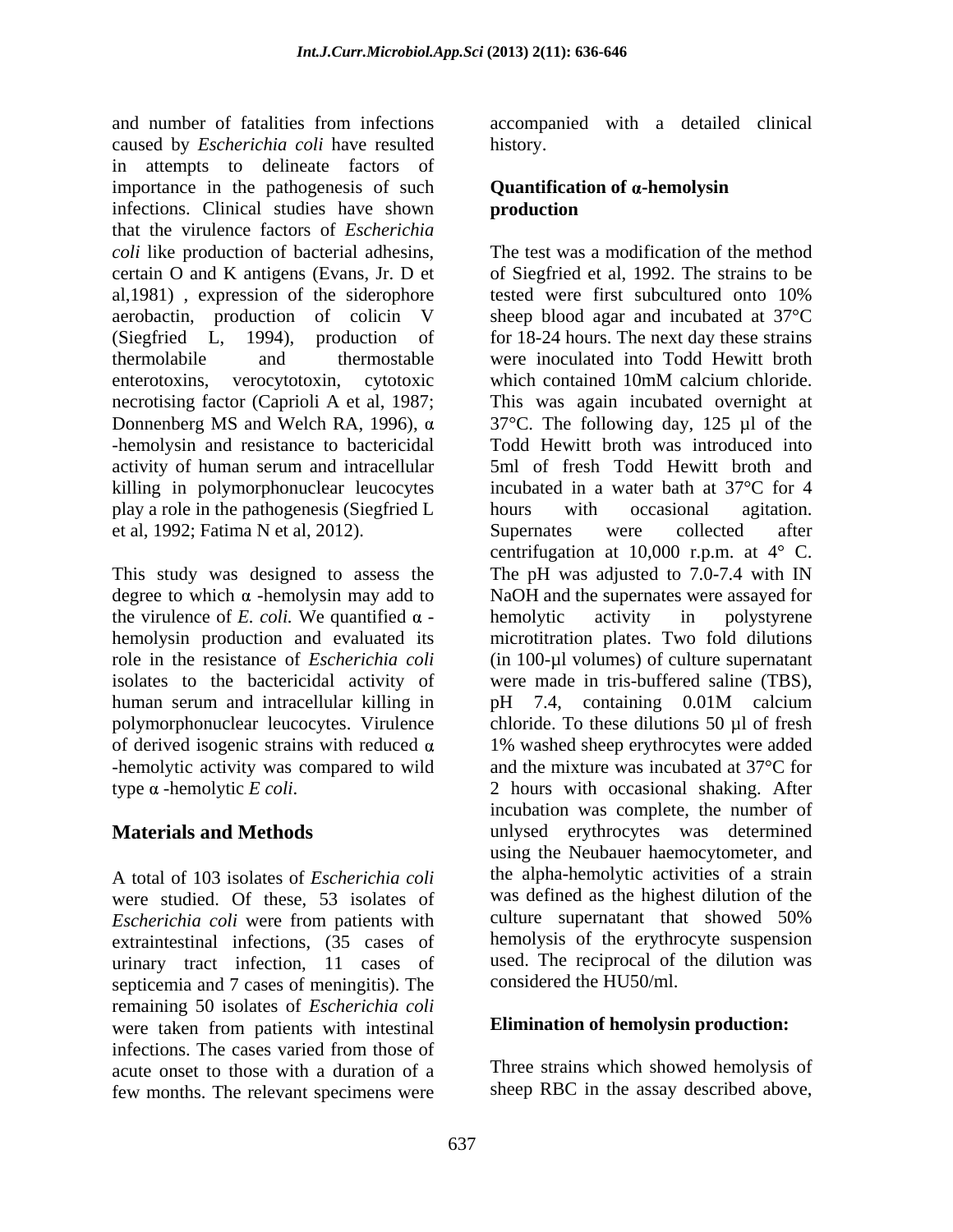in dilutions 1:4 onwards were selected to tape to prevent evaporation and rotated for study the effect of elimination of 180 minutes. Samples (10µl) were hemolysin production on the serum bactericidal assay and intracellular killing 180 minutes at 37 °C and spread on 10% in polymorphonuclear leucocytes sheep blood agar plates. The plates were (Mitchell IG and Kenworthy R, 1997). The selected stains of alpha-hemolytic *Escherichia coli* were grown overnight in nutrient broth at 37°C, diluted to a broth containing 3µg/ml of rifampicin or more. Cultures were sampled after 24 to 1% of the initial value and resistant if saline and plated onto blood agar to yield these values were considered of separate colonies. If colonies with altered hemolytic activity were not found, a few drops of the culture were transferred to fresh nutrient broth with rifampicin and the procedure was repeated.

### **Serum Bactericidal Assay**

healthy human volunteers who had not received any antibiotic treatment for at least one month. Blood was allowed to temperature. After centrifugation, the serum was removed, fractionated into small volumes and stored at-20°C until

which were grown at 37°C on blood agar were harvested. The cell suspensions were adjusted in Hank's balanced salt solution (HBSS) to contain 2.5 x  $10^6$  cfu/ml. of bacteria with serum. For each strain 0.05 ml of culture suspension was serum. The control well contained 0.05 ml microplates were sealed with adhesive

withdrawn after incubation for 60, 120 and 180 minutes at 37°C and spread on 10% incubated for 18 hours at 37°C and the viable count was determined.

nutrient broth at 37°C, diluted to a Susceptibility of bacteria to serum was concentration of  $10^5$ /ml and 0.1 ml of this estimated by the method advocated by suspension was added to 10ml of nutrient Benge et al, 1992. Strains were termed hours and if necessary after 48 hours.  $>90\%$  of organisms survived after 180 They were diluted in phosphate buffered minutes. Strains that gave results between serum sensitive if the viable count dropped to 1% of the initial value and resistant if these values were considered of intermediate sensitivity.

# **Intracellular killing in polymorphonuclear leucocytes**

Serum for the assay was collected from  $\frac{1}{1}$  a sugnity inounced actionic orange stand undisturbed for 15 minutes at room needed. Overnight cultures of *Escherichia coli* HBSS were pre-opsonised in 100% serum  $\frac{6}{\text{cfu/ml}}$  minutes, the slides were removed, air dried (HBSS) to contain 2.5 x  $10^6$  cfu/ml.<br>Microplates were employed for incubation and stained with acridine orange (1mg/ml) incubated with 0.05 ml of 10% and 100% of HBSS instead of serum. The commated the percentage kined was the The intracellular killing of bacteria by human polymorphonuclear leucocytes (PMNL) was determined microscopically with a slightly modified acridine orange staining method (Siegfried L et al, 1992). Fresh, unheparinized human blood (0.2ml) was placed on a sterile coverslip in a humidified plastic chamber and allowed to clot for 60 minutes at 37°C Coagulated blood was removed by rinsing the coverslips gently in warm (37°C) HBSS. A PMNL monolayer was thus formed on the coverslip. Bacteria washed once in HBSS were pre-opsonised in 100% serum at 37 $\mathrm{^{\circ}C}$  (in a concentration of 3xl0<sup>7</sup>cfu/ml) cfu/ml) for 15 minutes were then placed on the PMNL monolayer. After incubation for 60 and stained with acridine orange (1mg/ml) for 1 minute. In this assay, intracellular bacteria fluoresce green when viable and red if non viable. The viability of organisms in a total of 100 PMNL was estimated. The percentage killed was the percentage of intracellular organisms that were non viable (red).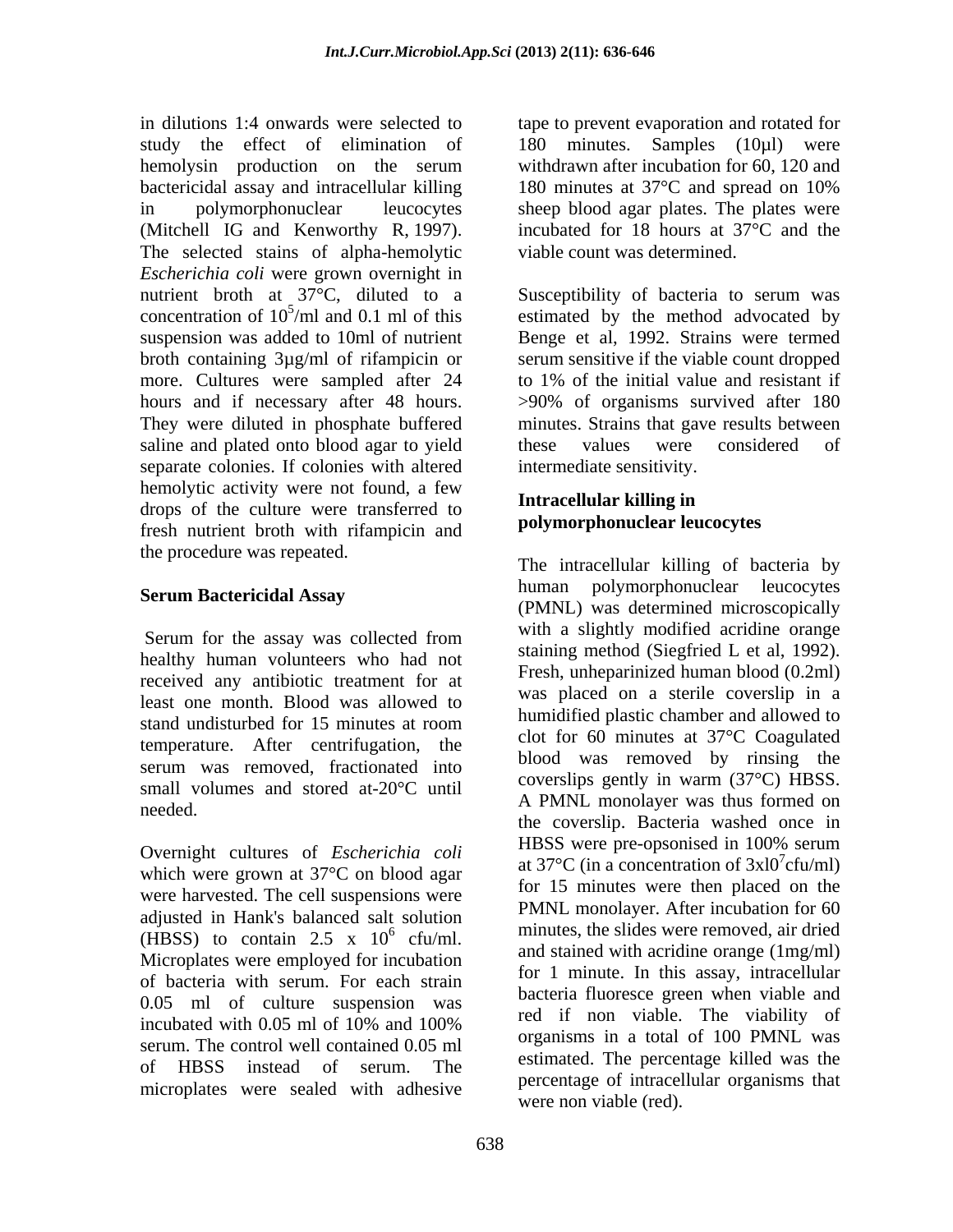Serological identification was carried out at Central Research Institute, Kasauli (India) by the slide agglutination technique using the specific antisera. **Serum Bactericidal Activity**

Antibiotic susceptibility testing of all the 10% and 100% human serum. All strains of *E. coli* was done by the Kirby  $56(100%)$   $\alpha$  -hemolytic isolates were Bauer disc diffusion technique for the resistant to 10% human serum and 35 following antibiotics: netilmicin 10 kg, isolates (63%) were resistant to 100% gentamicin 10 µg, amikacin 10 µg, amoxicillin 20 µg, cephalexin 30 µg, higher as compared to 29(62%) and 10 nalidixic acid 30 µg, ciprofloxacin 5 µg, (21%) of non-hemolytic isolates by 10% gatifloxacin 5 µg, cefotaxime 30 µg, cefoperazone 75 µg, cefoperazone- respectively(p<0.0001)(Table2). sulbactam 75/75 µg. ESBL detection was done by double disc synergy method (Rizvi M et al, 2009).

The chi square test was used for statistical comparison of the proportion of serum resistant isolates in  $\alpha$ -hemolytic versus non-hemolytic *E coli.* Differences in intracellular killing  $(\alpha$  -hemolytic versus non-hemolytic isolates) were estimated by student's *t test* (two sample analysis). Statistical comparison of results in wild type strains and isogenic derivatives was made by Student's paired *t* test. Values of p<0.05 were regarded as significant.

# Quantification of  $\alpha$ -Hemolysin

Fifty-six  $\alpha$ -hemolytic and 47 nonhemolytic *Escherichia coli* isolates were studied. The majority 35 (66%) of  $\alpha$  hemolytic *E coli* were of extra-intestinal origin and the remaining 21 (44%) were of intestinal origin. The  $\alpha$ -hemolytic isolates were quantified, with the HU50/ml

**Serotyping ranging from 4-512 as shown in Table 1.** As seen, significantly higher titres were observed in isolates of extra-intestinal origin.

**Antibiogram** A significantly greater number of αhemolytic *E coli* were resistant to both resistant to 10% human serum and 35 isolates (63%) were resistant to 100% human serum which was significantly (21%) of non-hemolytic isolates by 10% and 100% human serum

# **Susceptibility to Bactericidal Activity of Polymorphonuclear leucoyctes (PMNL)**

**Statistical Analysis** The resistance of α-hemolytic *Escherichia coli* to intracellular killing by PMNL was significantly greater than of non-hemolytic *E coli*. The percentage mean killing of  $\alpha$ hemolytic *E coli* was 71.02 + 12.28 (range: 51-92) as against  $81.99 \pm 11.47$ (range : 58-97) of non-hemolytic *E coli*(p>0.001) (Table 2).

# **Susceptibility to antibiotics**

**Result and Discussion** (82%) detoperazione (15%), cerotaxime -hemolytic *E coli* were significantly resistant to amoxicillin (88%), cephalexin (82%) cefoperazone (75%), cefotaxime 72% and gentamicin (57%) as against non hemolytic *E coli* (Table 2 and 3). ESBLs were also significantly associated with  $\alpha$ hemolytic *E.coli.* There was no significant difference in the resistance pattern of  $\alpha$ hemolytic and non- hemolytic *E coli*  against netilmicin, ciprofloxacin and nalidixic acid although  $\alpha$ -hemolytic *E. coli* were generally more resistant to them.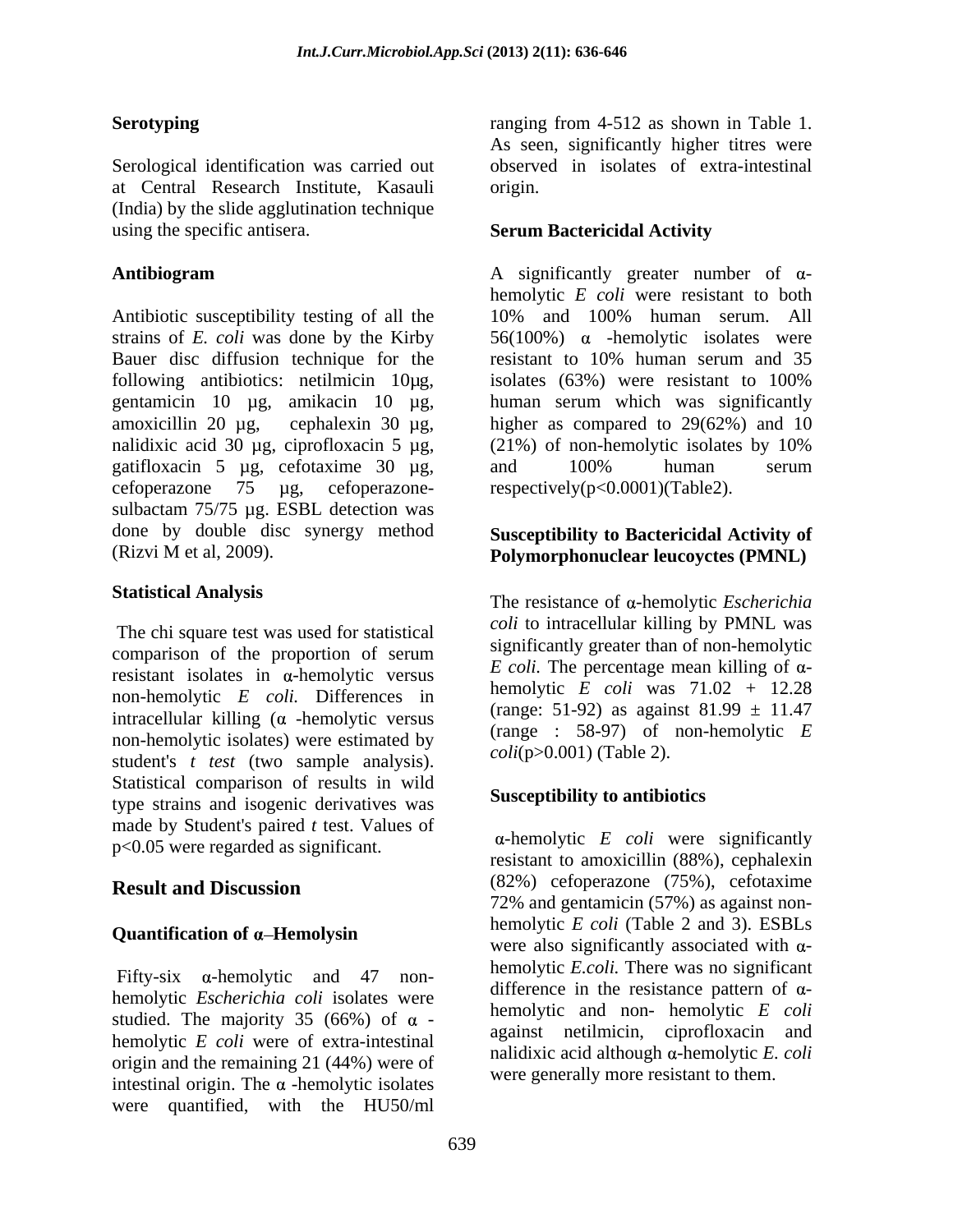activities and to intracellular killing in PMNL as is seen in Table 3.

A total of 30 different 0 serotypes were found in the *E. coli* isolates in the present study. Ten strains were found to be rough and 6 were untypable. 57 isolates (53.3%) 018, 020, 026, 075, 0131, 0152. Out of these 9% strains belonged to 06 serotype,  $\alpha$ -hemolytic and non-hemolytic each to 04 and 026. Among these 89% of 06, 83% of 075, 75% of 02 and 018 and resistance was higher in serotypes 06, 018, respectively (Table 4). Intracellular killing bactericidal activity of human in polymorphonuclear leucocytes was least of serotypes 02 and 04. al. 1985; Timmis KM et al. 1990). These

Distribution of  $\alpha$ -hemolytic strains of  $E$ . septicemia, meningitis and diarrhoea patients is given in Figure1. Alpha-<br>indicated by the significantly higher serum hemolytic *E*. *coli* were significantly associated with healthy patients as against associated with debilitated patients. role of  $\alpha$ -hemolysin in serum resistance. Patients infected with  $\alpha$ -hemolytic *E. coli* had a longer duration of stay in hospital; diarrhoea due to  $\alpha$ - hemolytic *E. coli* was associated with severe dehydration. It was observed that patients infected with  $\alpha$ - (Dharmadhikari SM and Peshwe SA, hemolytic *E. coli* had a graver clinical picture with four infants expiring as compared to non-hemolytic *E. coli* 

**Characteristics of Isogenic Strains Characteristics of Isogenic Strains Conserved Properties Conserved Properties** The non-hemolytic isogenic variants were energy malnutrition (grade III or IV) were more susceptible to serum bactericidal commonly infected by the less virulent nephrotic syndrome, congenital abnormalities or with clinical protein non-hemolytic *E. coli.*

**Serotyping** coli to human serum and intracellular out of a total of 103 strains were clustered (Siegfried L, 1995). In this study serum in eleven O serotypes: 02, 04, 06, 07, 08, susceptibility and intracellular killing in 8% to 018, 7% to 08, 6% to 075 and 5%  $\qquad$  Escherichia coli were compared The role of  $\alpha$ -hemolysin in resistance of E *coli* to human serum and intracellular killing in PMNL is not fully known,  $\alpha$ hemolysin associated with certain O antigens, is largely found in *E*. *coli*  causing extra-intestinal infections and is infrequently isolated from healthy people polymorphonuclear leucocytes (PMNL) of -hemolytic and non-hemolytic *Escherichia coli* were compared.

71% of 08 were  $\alpha$ -hemolytic. Serum several virulence determinants at the cell and 075 i.e. 78%, 63% and 67% resistance of  $E$  coli strains to the **Clinical Profile** their action may be complementary to *coli* in urinary tract infections (UTI), an important determinant in enhancing the non-hemolytic strains which were al, 1992 have also suggested a possible Many reports have shown that there are several virulence determinants at the cell wall surface that may play a role in the resistance of E *coli* strains to the bactericidal activity of human serum(Roberts IS et al, 1989; Stawski G et al, 1985;Timmis KM et al, 1990). These virulence factors may act independently or each other (Mishra M et al, 2001). Our study suggests that  $\alpha$ -hemolysin could be serum resistance of *E. coli.* This is clearly indicated by the significantly higher serum resistance seen in  $\alpha$ -hemolytic isolates than in non-hemolytic *E*. *coli.* Siegfried et

infection. Patients with preexisting than in isogenic derivatives with diseases like leukaemia, thalassemia reduced production of  $\alpha$ -hemolysin. Serum resistance is one of the survival strategies of pathogenic organisms to overcome human defense mechanisms (Dharmadhikari SM and Peshwe SA, 2009).This premise is further corroborated by the significantly higher resistance found in wild type  $\alpha$ -hemolytic isolates than in isogenic derivatives with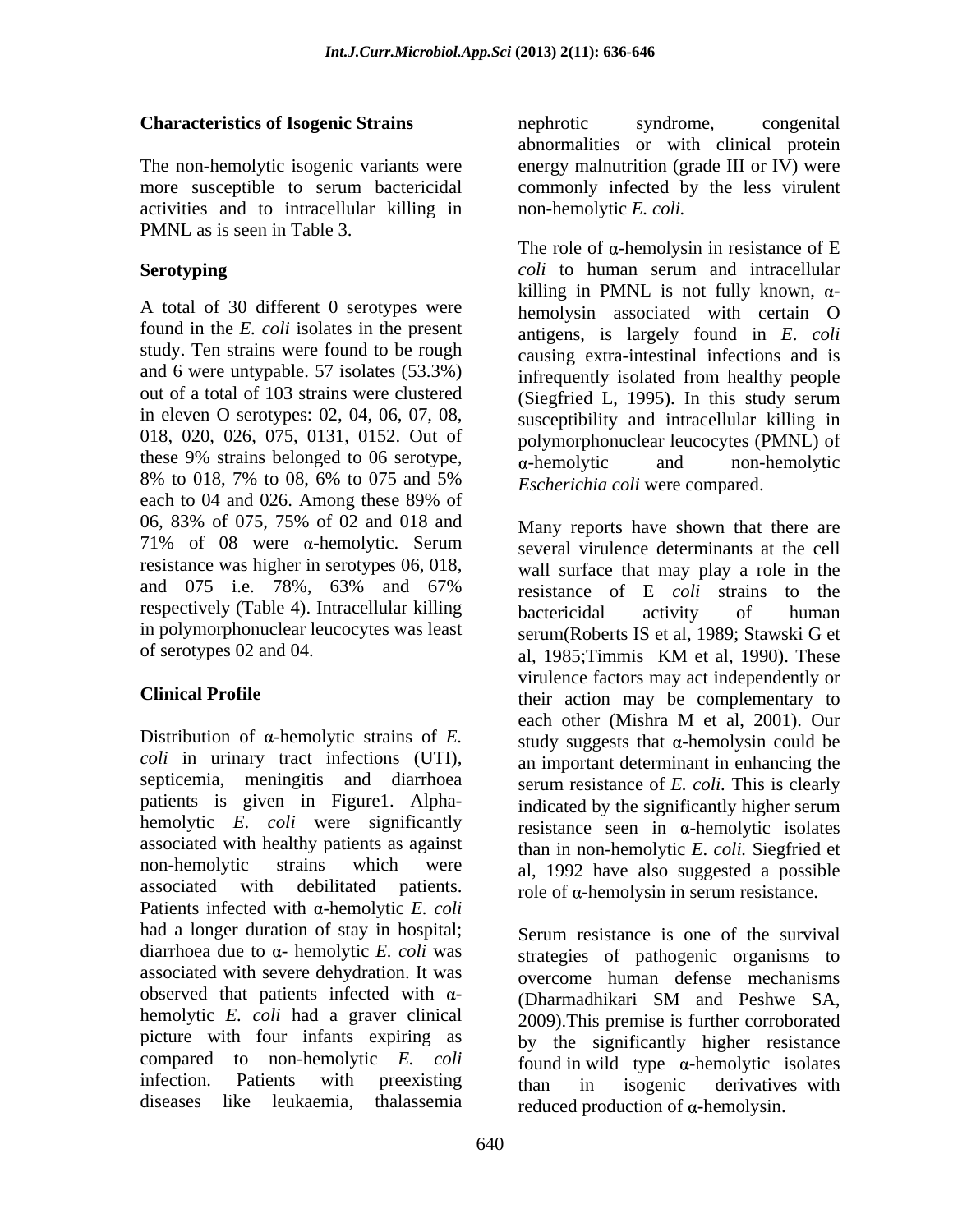| <b>Titre</b>             | HU50/ml  | Number of      | <b>E.I.I.</b> No $(\%)$ <b>I.I.</b> No. $(\%)$ |              |
|--------------------------|----------|----------------|------------------------------------------------|--------------|
|                          |          | <b>Strains</b> |                                                |              |
| 1.2<br>$\perp$ . $\perp$ |          |                |                                                |              |
| 1:4                      |          |                | 2(4)                                           | 3(6)         |
| 1:8                      | $\omega$ |                | 4(44)                                          | 5(55.6)      |
| 1:16                     | 16       |                | 9(64.2)                                        | 5(35.8)      |
| 1:32                     | 32       |                | 4(57)                                          | 3(43)        |
| 1:64                     | 64       |                | 7(77.7)                                        | 2(23.3)      |
| 1:128                    | 128      |                | 4(66.6)                                        | 2(33.4)      |
| 1:256                    | 256      |                | 4(80)                                          | 1(20)        |
| 1:512                    | 512      |                | 1(100)                                         | $\mathbf{U}$ |

**Table.1** Quantification of alpha-hemolysin in intestinal and extra-intestinal isolates of *E coli*

HU: Hemolytic unit E.I.I: Extra-intestinal isolates I.I: Intestinal isolates

| Table.2<br>$\bullet$ $\lnot$<br>o alpha hemolytic and<br>characters in 56<br>t virulence<br>. Distribution 4 |  |
|--------------------------------------------------------------------------------------------------------------|--|
| t isolates<br>hemolytic <i>E</i> .<br>$\sqrt{O(1)}$<br>чоп                                                   |  |

| <b>Character</b>              | a-hemolytic E. coli | Non-hemolytic   P. Value |          |
|-------------------------------|---------------------|--------------------------|----------|
|                               | <b>No.</b> $(\% )$  | E. coli no. $(\% )$      |          |
| Serotypes                     | 34(60.7)            | 14(29.7)                 | < 0.001  |
| 02, 04, 06, 07,               |                     |                          |          |
| 08, 018, 055, 075             |                     |                          |          |
| Serum resistance              |                     |                          |          |
| $10\%$ serum                  | 56(100)             | 29(62)                   | < 0.001  |
| $100\%$ serum                 | 35(63)              | 10(21)                   | < 0.0001 |
| Mean Intracellular Killing by | Mean 71.02±12.28    | 81.19±11.47              | < 0.001  |
| PMNL                          |                     |                          |          |
| Range                         | 51-92               | 58-97                    |          |
| Resistance to amoxicillin     | 99(88)              | 22(47)                   | < 0.01   |
| Resistance to cephalexin      | 46(82)              | 19(40)                   | < 0.01   |
| Resistance to gentamicin      | 32(57)              | 15(32)                   | < 0.02   |
| Resistance to cefoperazone    | 42(75)              | 18 (38.2)                | < 0.01   |
| Resistance to cefotaxime      | 40(72)              | 17(36)                   | 0.01     |
| <b>ESBL</b> production        | 37(66)              | 20(42.5)                 | 0.02     |

PMNL: Polymorphonuclear leucocyte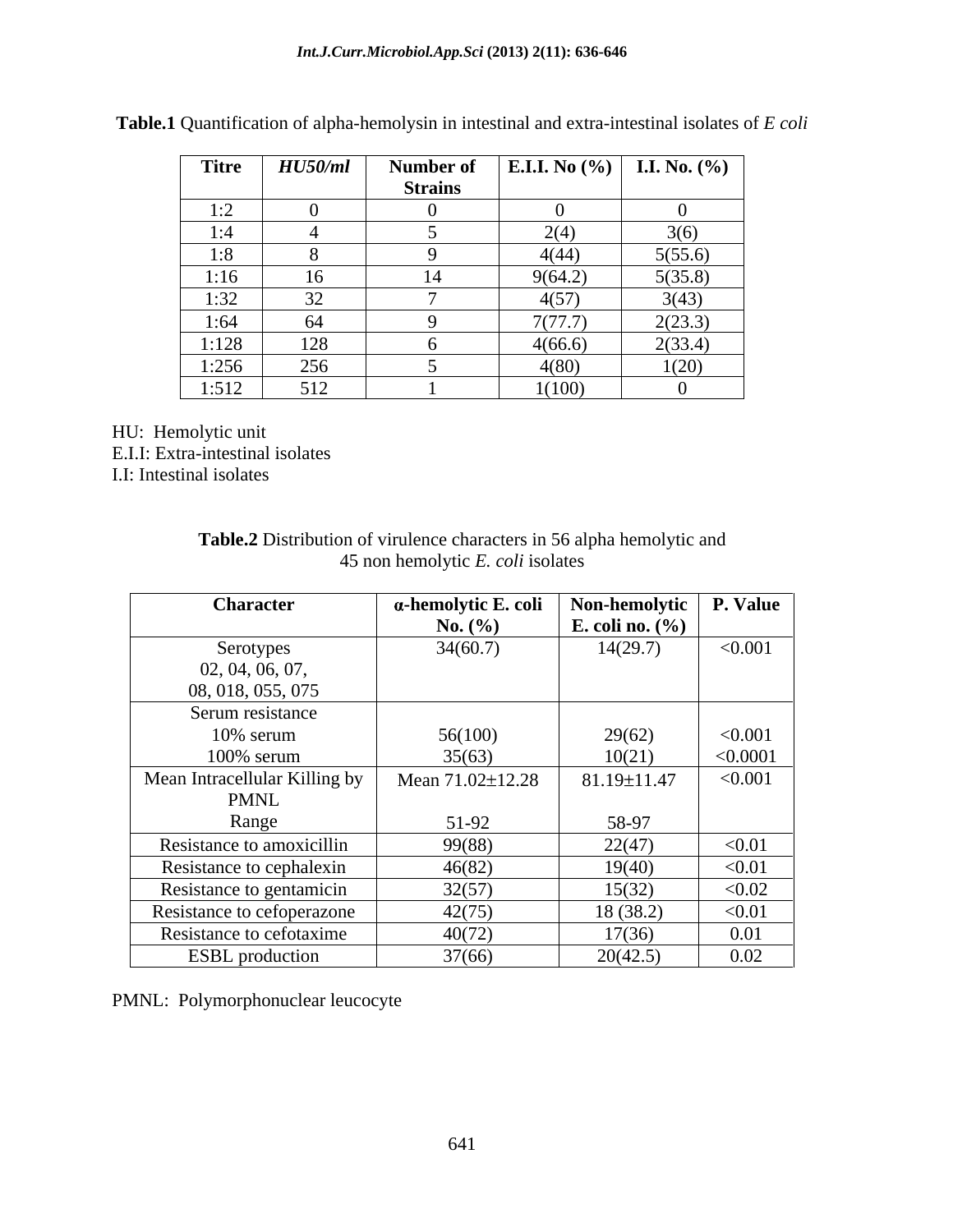| $\left  \begin{array}{c} S. \text{No} \\ \text{of } \text{stain} \end{array} \right $ |                 | $\blacksquare$ Source   Titre   serotype | <b>Antibiotic Susceptibility</b><br>Pattern<br>Ax Cf G N Cefp Cipro   S IS R | Serum<br>susceptibility | <b>PMNL</b><br><b>Killing</b> |
|---------------------------------------------------------------------------------------|-----------------|------------------------------------------|------------------------------------------------------------------------------|-------------------------|-------------------------------|
| UTI                                                                                   |                 |                                          |                                                                              |                         |                               |
| $AH^+$                                                                                | 128             | 06                                       |                                                                              |                         | 64%                           |
| $AH^{\cdot}$                                                                          |                 | 06                                       | R R S                                                                        |                         | 81%                           |
| UTI                                                                                   |                 |                                          |                                                                              |                         |                               |
| $\mathrm{AH}^+$                                                                       |                 | 018                                      |                                                                              |                         | 1%                            |
| AH                                                                                    | ╲╱              | 018                                      | R R S R                                                                      |                         | 81%                           |
| UTI                                                                                   |                 |                                          |                                                                              |                         |                               |
| $AH^+$                                                                                | 10 <sup>1</sup> | 055                                      | <b>K</b> N                                                                   |                         |                               |
| AH <sup>-</sup>                                                                       | ≦∠              | 055                                      | R S S                                                                        |                         | 88%                           |

**Table.3** Characteristics of three pairs of isogenic *E. Coli* strains

 $AH^+$ :  $\alpha$ -hemolytic E. coli  $AH^+$ :  $\alpha$ -hemolytic E. coli

 $AH:$  isogenically derived E. coli with reduced  $\Box$ -hemolysin

Ax : Amoxicillin; Cf : cephalexin, G : Gentamicin; N : Netilmicin;

Cefo : Cefotaxime; Cipro : Ciprofloxacin

PMNL : Polymorphonuclear leucocyte

In the present study, a lesser number of a production were compared with the wild hemolytic *E*. *coli* were killed after type strains. The results demonstrate that phagocytosis than non-hemoytic *E. coli.* 
the wild  $\alpha$ -hemolytic *E. coli* were There were, however, considerable significantly more resistant to intra differences in intracellular killing among cellular killing than the isogenic stains the different  $\alpha$ -hemolytic isolates studied. with reduced  $\alpha$  -hemolysin production. Thus, the  $\alpha$ -hemolytic extra-intestinal These results support those of Siegfried et isolates which generally produced a higher level of  $\alpha$ -hemolysin were killed in lesser  $\alpha$  killing of wild type  $\alpha$ -hemolytic *E. coli* numbers than  $\alpha$ -hemolytic intestinal than their non-hemolytic derivatives. isolates which produced lower levels of  $\alpha$ hemolysin. Proposed mechanism to explain this observation have stressed that associated with certain O antigens. Hughes hemolysis liberates hemoglobin which et al (1982), reported that as many as 50% appears to provide a nutritional boost for *E* of *E*. *coli* strains of groups 018 and 075 *coli.* Moreover, α-hemolytic *E. coli* have were hemolytic. They further suggested an been reported to be toxic to phagocytes association of  $\alpha$ -hemolysin production and and this cytotoxic effect corresponds with serum resistance with serogroups 06, 018 titres of  $\alpha$  -hemolysin production and 075. Siegfried et al (1995) suggested a (Gadeberg OV and Orskov, 1984; similar association with O groups 6 and Gadeberg OV et al, 1989). To further elucidate the role of  $\alpha$ -hemolysin in intracellular killing, three sets of isogenic associated with 0 groups 06, 018, 075 and strains with no or minimal  $\alpha$ -hemolysin to a lesser extent to 02 and 022, the latter

Alpha-hemolysin is known to be et al (1982), reported that as many as 50%

al (1992), who found lesser intra-cellular

55. Our results showed that  $\alpha$ -hemolysin production and serum resistance were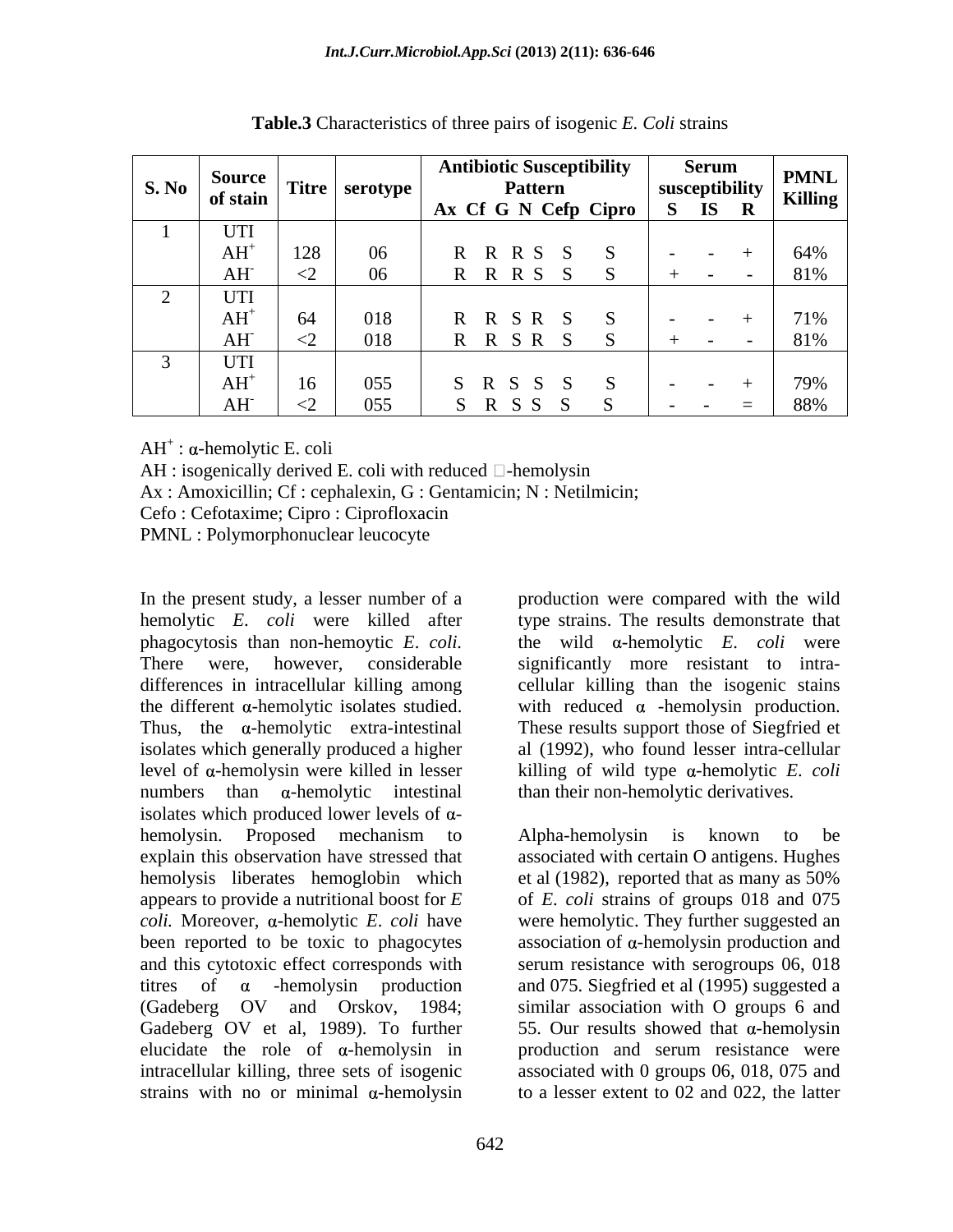two not having been reported earlier. We studied antibiotic susceptibility patterns of infected with  $\alpha$ -hemolytic *E coli* had a statistically significant difference in the with patients who had non-hemolytic *E* resistance pattern of  $\alpha$ -hemolytic and non-<br>coli infection. hemolytic isolates in relation to amoxicillin, cephalexin, cefoperazone and Four infants infected with a-hemolytic *E.* cefotaxime (p<0.01) and gentamicin *coli* expired. Patients with pre-existing (p<0.01). Significant ESBL production diseases were more commonly infected by was associated with  $\alpha$ -hemolytic *E.coli*  $P<0.02$ . The  $\alpha$ -hemolytic strains were also  $\alpha$  Roantree et al (1960) have also indicated more resistant to gatifloxacin and that bacterial factors play a significant role ciprofloxacin. However, the three in meningitis and septicemia, particularly isogenically derived non-hemolytic strains had the same antibiotic susceptibility pattern as the wild strains. Thus antibiotic resistance appears to be an independent association. We further analyzed  $\alpha$ hemolysin in relation to the clinical picture two not having been reported earlier. We hemolytic. It was observed that patients<br>
stuctude antibiotic susceptibility patterns of infected with a-hemolytic *E* coli had a a-hemolytic *E* coli has a more - with patients wh

61% of *E*. *coli* isolated from cases of meningitis and septicemia and 68.6% *E*

-hemolytic *E. coli* in depth. We found a graver clinical picture when compared *coli* infection.

> the less virulent non-hemolytic *E. coli.*  in normal infants.

of the patients. The bactericial activity of serum and to Taking into account the results obtained in the present study and of the previous studies, we suggest that  $\alpha$ -hemolysin contributes to the resistance of *E coli* to the bactericidal activity of serum and to intracellular killing in PMNL.



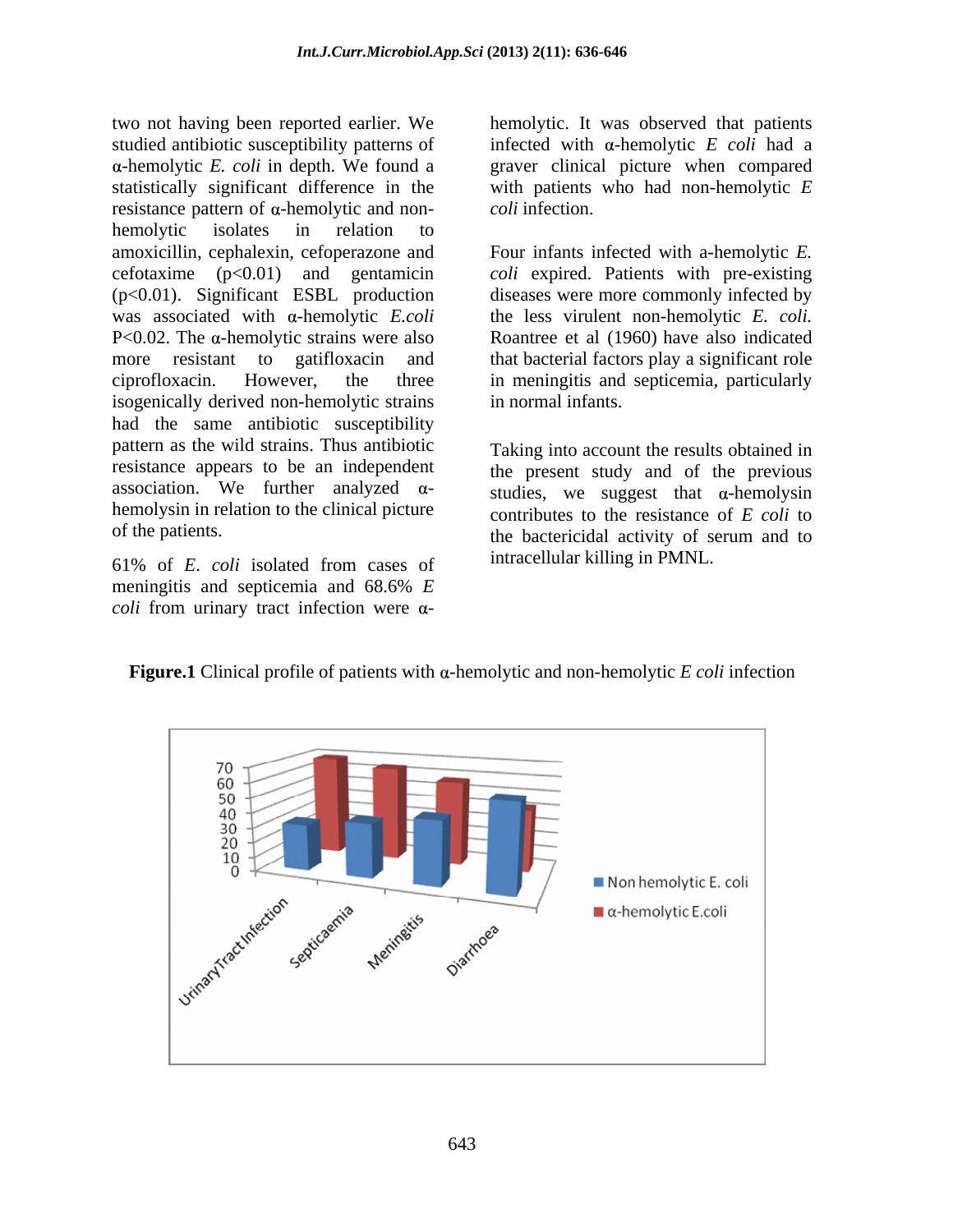| Serotype       |                 |              |                 | <b>Total</b> Strain Origin $\alpha$ Hly(%) | <b>S.R.</b> $(\%)$                       |
|----------------|-----------------|--------------|-----------------|--------------------------------------------|------------------------------------------|
|                |                 | E            |                 | 2                                          | 2                                        |
| 02             | $\overline{4}$  | ${\bf E}$    | $\frac{2}{2}$   | (75)                                       |                                          |
|                |                 |              |                 | 2                                          | $(50)$ 0                                 |
|                |                 | E            | $\overline{4}$  | $\mathfrak{Z}$                             | $\overline{2}$                           |
| 04             | $5\overline{)}$ |              |                 | (60)                                       |                                          |
|                |                 | ${\bf D}$    |                 | $\overline{0}$                             | $\begin{array}{c} (40) \\ 0 \end{array}$ |
|                |                 | ${\bf E}$    | 6               | 6                                          | $5\overline{)}$                          |
| 06             | 9               |              |                 | (89)                                       | (77.7)                                   |
|                |                 | ${\bf D}$    | $\overline{3}$  | 2                                          | $\overline{2}$                           |
|                |                 | E            | 6               |                                            |                                          |
| 07             | $\overline{4}$  |              |                 | (50)                                       |                                          |
|                |                 | ${\bf D}$    | $\overline{3}$  |                                            | $(25)$<br>0                              |
|                |                 | $\, {\bf E}$ | $5\overline{)}$ | $\overline{4}$                             | $\mathfrak{Z}$                           |
| 08             | $\overline{7}$  |              |                 | (71)                                       | (57)                                     |
|                |                 | ${\bf D}$    | 2               |                                            |                                          |
|                |                 | $\,$ E       | 6               | $\overline{4}$                             | $\overline{4}$                           |
| 018            | 8               |              |                 | (75)                                       | (62.5)                                   |
|                |                 | ${\bf D}$    | 2               | 2                                          |                                          |
|                |                 | $\,$ E       | 2               | 2                                          | $\overline{2}$                           |
| 020            | $\overline{4}$  |              |                 | (50)                                       |                                          |
|                |                 | ${\bf D}$    | 2               | $\mathbf{0}$                               | $(50)$<br>0                              |
|                |                 | $\,$ E       | $\overline{3}$  | $\mathfrak{Z}$                             | $\overline{3}$                           |
| 075            | $6\phantom{.}6$ |              |                 | (83)                                       | (66.6)                                   |
|                |                 | $\, {\bf E}$ | $\overline{3}$  | 2                                          | $\overline{0}$                           |
| Other O        |                 | $\,$ E       | 10              | 6                                          | $\mathfrak{Z}$                           |
| antigenic Type | 35              |              |                 | (20)                                       | (11.42)                                  |
|                |                 | ${\bf D}$    | 25              |                                            |                                          |
|                |                 | E            | 2               | 2                                          | $\overline{0}$                           |
| Untypable      | 6               |              |                 | (66)                                       |                                          |
|                |                 | ${\bf D}$    | $\overline{4}$  | 2                                          | $(33)$<br>2                              |
|                |                 | $\mathbf E$  | 9               | $\overline{4}$                             |                                          |
| Rough          | 10              |              |                 | (70)                                       | (30)                                     |
|                |                 | ${\bf D}$    |                 | $\overline{3}$                             |                                          |
|                |                 |              |                 |                                            |                                          |

**Table.4** Association of *E coli* O serogroups with isolate origin,  $\alpha$  -hemolysin production and serum resistance

 $E:$  Extra intestinal; D : Diarrhoea;  $\alpha$ -Hly:  $\alpha$ -hemolytic E. coli; S.R. : serum resistant E. coli

The enhanced serum resistance in  $\alpha$ - neutralised by  $\alpha$ -hemolysin, thus, giving  $\alpha$ hemolytic *E. coli* was explained by Bhakdi hemolytic *E. coli* a survival advantage. αet al(1989) who suggested that the hemolysin appears to play a distinct role in protective lipoproteins, serum albumin and morbidity and to some extent mortality of other as yet unknown plasma factors are

healthy normal risk infants.